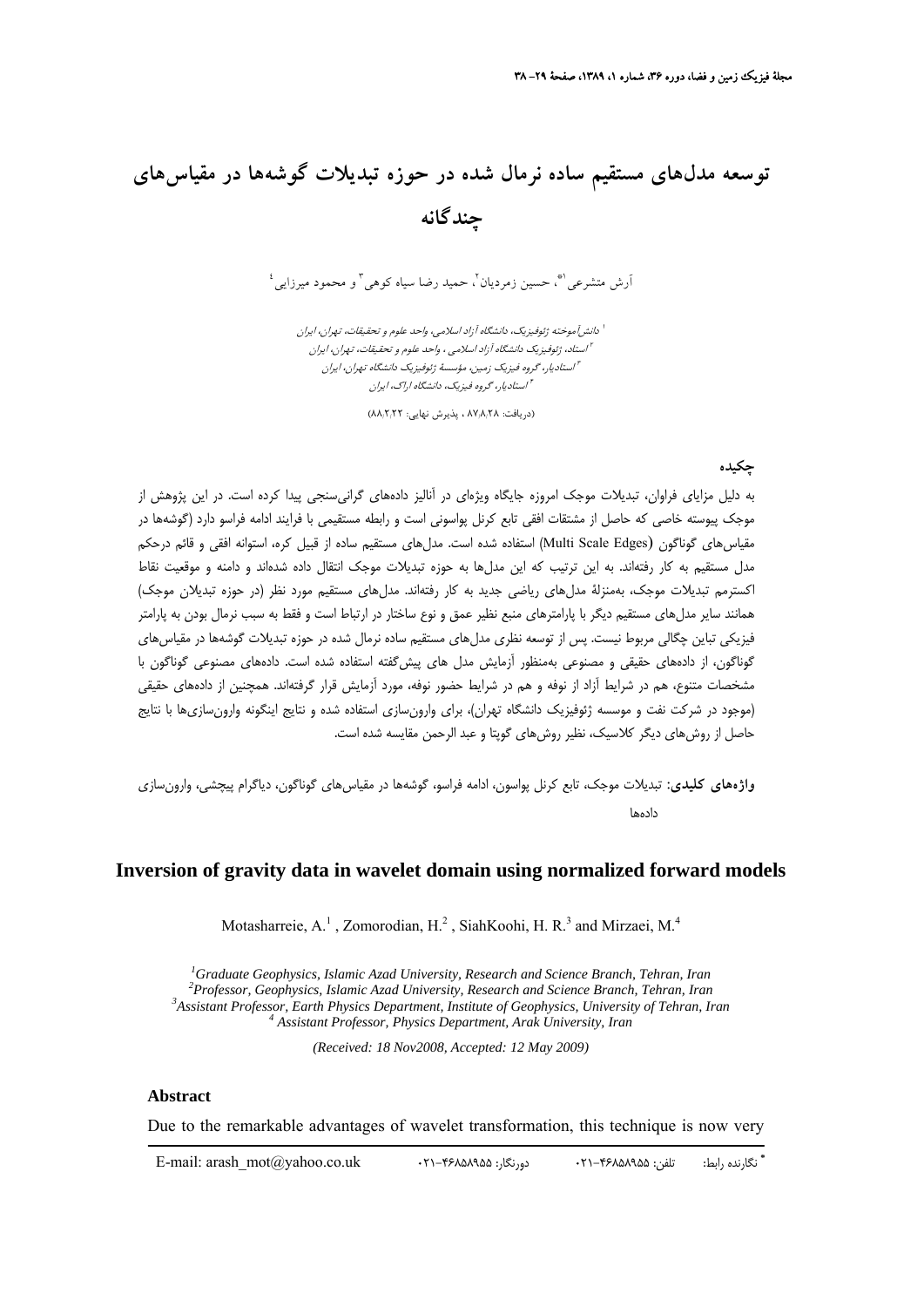common in gravity analysis. In this research the Green's function occurring in the Poisson potential field theory is used to construct non-orthogonal, non-compact, continuous wavelets. This kind of wavelet is directly corresponded to upward continuation procedure. Simple geometrical forward models such as Sphere, Vertical and Horizontal Cylinder, Thin sheet and Vertical sheet are applied as forward models. First, analytical wavelet transform of the models is calculated, and then the amplitude and the location of the maximum of the product is applied as a new mathematical model (forward model).

The new models have a mathematical relation with the source parameters such as depth and shape of anomaly. However, because of being normal the forward models do not have any relation with the physical parameter of density contrast.

In order to examine the accuracy, precision, behavior and application of the offered method, the synthetic data for both noisy and noise-free data, has been applied. Subsequently, considering the applicability and expansion of the method for applied goals, some suitable real datasets have been used. For the purpose of gathering data and testing the algorithm, two sources of data were accessible: Institute of Geophysics University of Tehran and the National Iranian Oil Company. Formal permission was granted by both institutions. The outcome of this process was compared with the result of other established classical methods. The parameter of depth estimated by both methods is very close (about 400m difference for the depth of about 3.5km).

After careful assessment, it became evident that results obtained from these comparisons are beneficial and useful. Real data are separated into regional and local signals using discrete wavelet analysis. The maximum points of wavelet transforms (worn diagrams) are also applied to interpret the depth of the anomaly compared to adjacent anomalies.

The result obtained by inverting the data using the parameter of amplitude has less standard deviation compared to the location of the MSE, and is believed to be more accurate. It is observed that adding noise causes higher standard deviation; however after adding 20 percent noise in synthetic data, less than 6% error occurred in the parameter of depth (still yields good results) which shows remarkable stability against noise.

**Key words:** Wavelet transformations, Poisson's Green function, Upward continuation procedure, MultiScale edges, Worn diagram, Data inversion.

اقدام به حل وارون اينگونه مدلها در حالت نرمال شده كردند و ضمن تاييد برآوردهاي نتلتون، نتايج تحقيقات وي را بهبود بخشيدند. مالات و ژونگ (1992) روشن ساختند كه اطلاعات ضروري براي بازسازي يك سيگنال (خواه يكبعدي يا دوبعدي) در گوشهها در مقياسهاي گوناگون باقي ميماند. هورنبي و همكاران (1999) از تحليل گوشهها در مقياسهاي گوناگون براي بازسازي منبع بيهنجاري از دادههاي گراني و مغناطيسي

مدلهاي مستقيم ساده نظير كره، استوانه افقي و قائم و مانند آن از ديرباز (تقريبا از ابتداي مراحل كاوشهاي گراني) مورد توجه مفسرين مغناطيس و گرانيسنجي بودهاند. نتلتون (1942) مدلهاي مستقيم ساده نظير كره، استوانه، دايك و گسل و غيره را منتشر كرد و از اين مدلها براي مدلسازي ساختارهاي زمينشناختي نظير گنبد نمكي در اكتشافات نفتي استفاده كرد. گوپتا (1983) و عبدالرحمن (1993) با استفاده از روش كمترين مربعات

#### **1 مقدمه**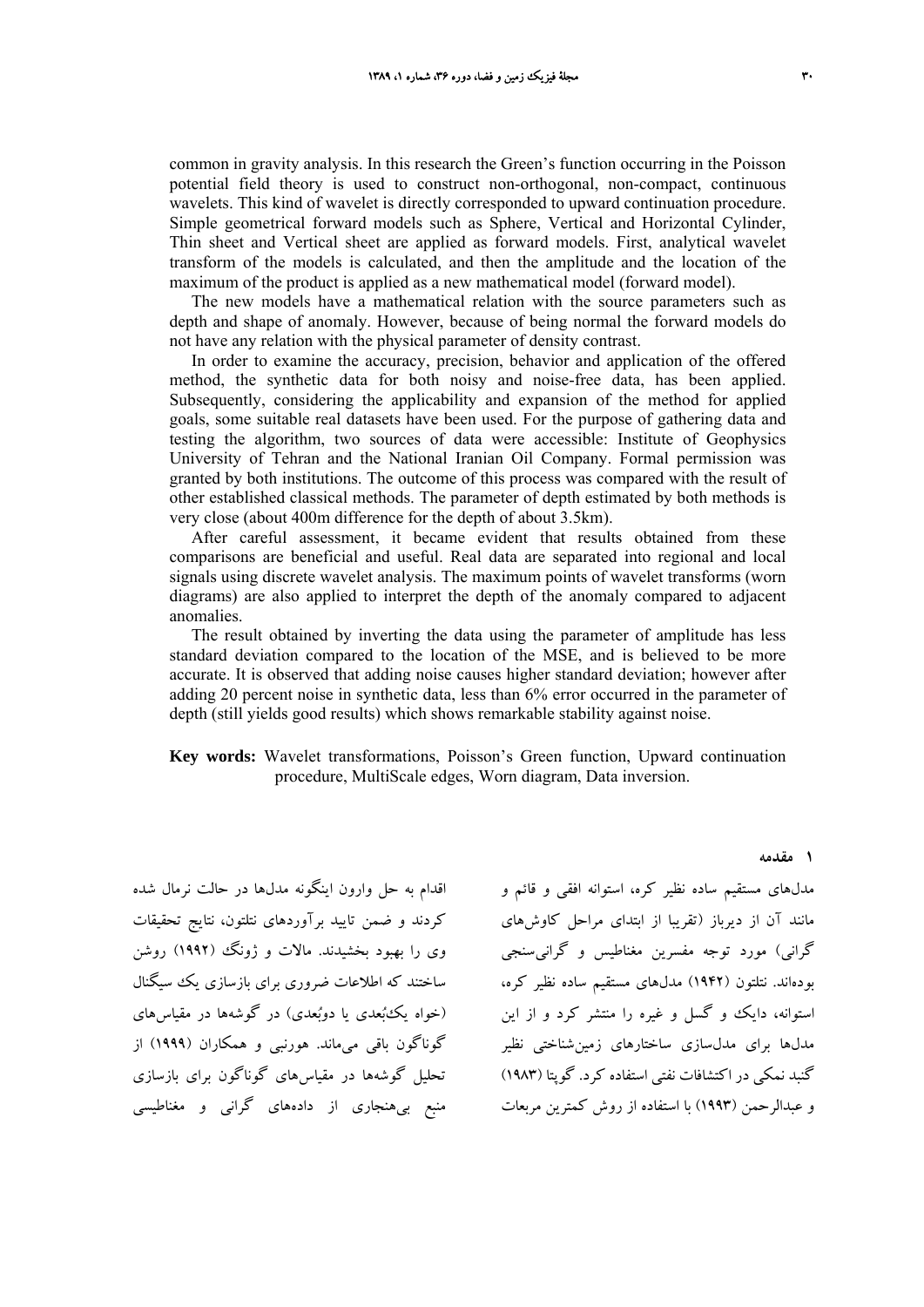$$
\delta g(x, z)_{Normal} = (r)
$$

$$
z^3 / (x^2 + z^2)^{3/2}
$$

$$
z^2/(x^2+z^2)
$$

$$
z/(x^2+z^2)^{1/2}
$$

مزيـت رابطـه (3) بـه رابطـه (1) حـذف فـاكتور دامنـه است. با خذف فاكتور دامنه عملاً دو مجهول شـعاع شـكل هندسي و تباين چگالي از مجهولات كاسته ميشود و حـل وارون صرفاً منجربه برآورد پارامترعمق خواهد شد.

**تبديلات چندمقياسي MSE شكل هندسي ساده دوبعدي** در تحليل چندمقياسـي يـك سـيگنال ، همـواره بـا دو تـابع مواجه ميشويم: الف) تـابع همـوار سـاز يـا  $\theta_{\text{s}}(\text{x}) = (1/\text{s}) \theta(\text{x}/\text{s})$  كـه  $\int \theta (\text{x}) \text{d}\text{x} = 1$  بايد نامنفى و انتگرال $\downarrow$ يدير باشد و همجنين ℜ  $\theta_{\rm s}(\text{x})$ و دارای نســخه مقيــاسشــده  $\theta(\text{x/s}) = (1/\text{s})$  $\theta > 0$  براي ب) تــابع موجــك (y $_{\mathrm{sz}}(\mathrm{x},\mathrm{y})$ كــه مشــتق مرتبــه اول تــابع

هموارســاز اســت.در تحليــل گوشــههــا در مقيــاسهــاي  $\frac{1}{2\pi}$ گوناگون ، تابع گرين ميدان گرانی (تقسيم شده به  $\frac{1}{2\pi}$  ) بهمنزلة تابع هموارساز به كار گرفته شده است.

$$
\theta(x, y, z) = \frac{1}{2\pi} \frac{z}{(x^2 + y^2 + z^2)^{3/2}}
$$
 (5)

كه داراي انتگرال برابر واحد در بازه منها تا مثبت بي نهايت است.

$$
\psi_{sz}(x, y) = \frac{1}{2\pi} \frac{sz}{(x^2 + y^2 + (sz)^2)^{3/2}}
$$
 (2)  
=  $S^{-2} \psi(y'_s, y'_s)$ 

بهره گرفتند، آنان مدلهاي مستقيم گوناگوني را به كار بردند.

**مدل هاي مستقيم ساده** طبــق تحقيقــات نتلتــون (1942) گــرانش قــائم ناشــي از شكلهاي ساده با روابط زير محاسبه ميشود.

$$
\delta g(x, z) = kW(x, z) \tag{1}
$$

$$
W(x, z) =
$$
  
\n
$$
z/(x^{2} + z^{2})^{3/2}
$$
  
\n
$$
k = 4\pi G \sigma R^{3} / 3
$$

$$
k = 2\pi G \sigma R^2 \qquad z/(x^2 + z^2)
$$

$$
k = \pi G \sigma R^2 \quad 1/(x^2 + z^2)^{1/2}
$$
  
برای استوانه قائم که در آن k فسریب دامنه موج (نقش  
پارامترهای فیزیکی در این ضریب مستتر است)، Ω ثابت  
جهانی گرانش، π تباین چگالی و R شعاع شکل هندسی  
است.

در روابـط فـوق واضـح اسـت كـه بيشـينه كميـت W در x = 0 اتفاق مىافتـد و مقـدار بيشـينه بـه صـورت زيـر است.

$$
\delta g_{\text{Max}} = \tag{1}
$$

$$
k/z^2
$$

$$
k/z
$$
 برای استوانه افقی

$$
k/z
$$
 برای استوانه قائم

بهمنظور حذف اثر ضريب دامنه ، رابطه (1) را بر رابطـه (2) تقسـيم مـيكنـيم در نتيجـه مـدل مسـتقيم نرمـال شـده شكلهاي هندسي به شكل زير تبديل خواهد شـد (گوپتـا، 1983 و عبدالرحمن، 1993).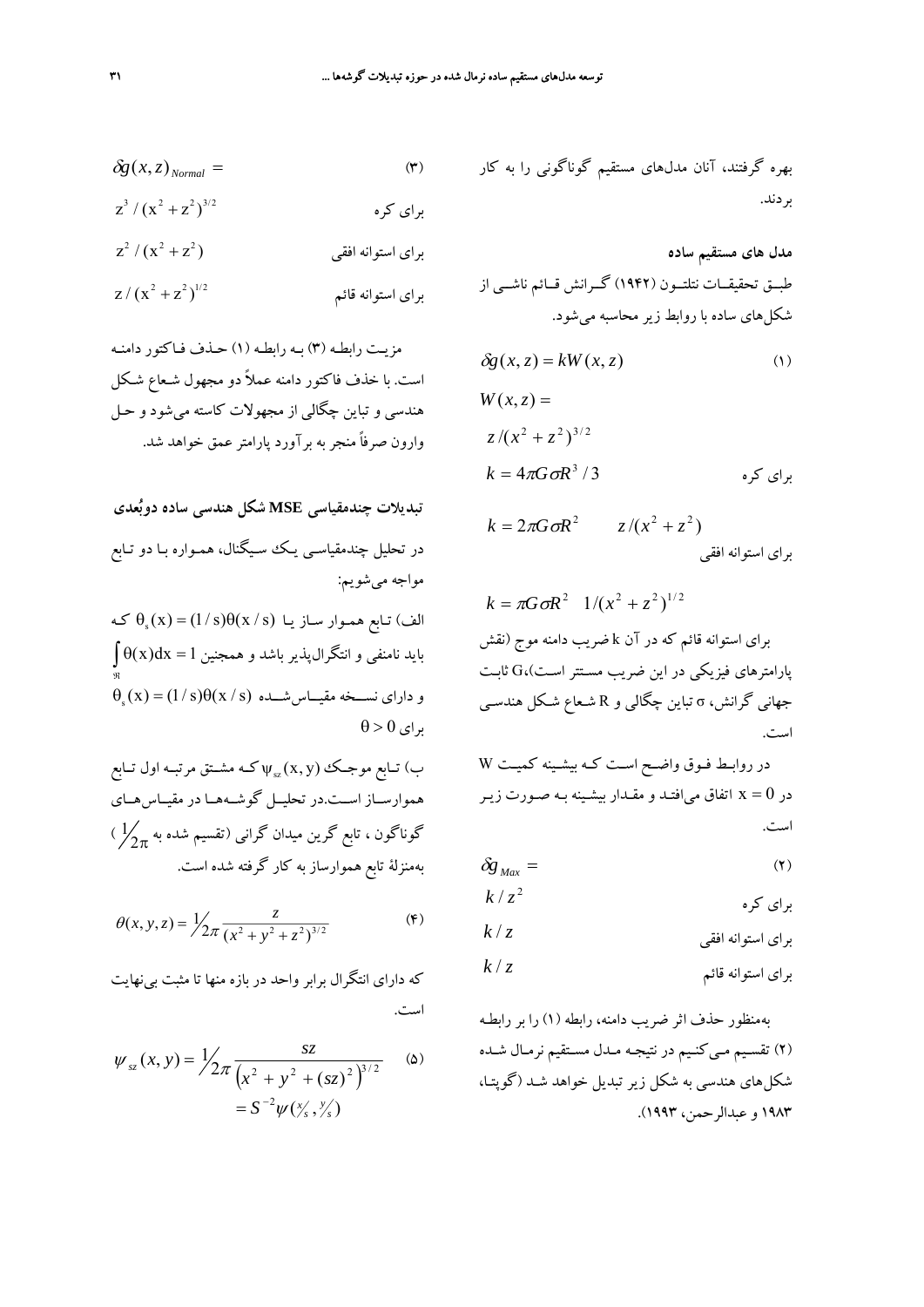تابع موجك نيز با محاسبه مشتق افقى از تابع پيش گفته قابل محاسبه است. هورنبي و همكاران (1999) ارتباط بـين ادامه فراسو و موجك معرفي شده را روشن سـاختند. طبـق تحقيقــات ايشــان، تبــديل موجــك ميــدان گرانــي در مقياسهاي بزرگتر از واحـد مـي توانـد در سـه مرحلـه زيـر صورت پذيرد.

= z z <sup>0</sup> الف- ادامه فراسوي ميدان تا ارتفاع ب- محاسبه گراديان دوبعدي افقي ج- ضرب آن در ضريب s اين سه مرحلـه بايـد بـه طـور تحليلـي روي هريـك از مدلهاي مسـتقيم موجـود د ر رابطـه (3) صـورت پـذيرد و پاسخ به صورت تحليلي محاسبه شود.

**2 مدلهاي مستقيم نرمالشده** روابـط حاصـل از سـاير شـكل۵هـاي هندسـي سـاده نيـز در جدول زيـر خلاصـه شـده اسـت . لازم بـه ذكـر اسـت كـه ويژگي اين روابط در حذف اث ر فيزيكي است و مدلهـاي مورد نظـر صـرفاً بـراي برآوردكـردن پـارامترعمق كـاربرد دارند.

بهطوريكه مشاهده ميشود در همة شكلهـاي سـاده، رابطه بين موقعيت MSE و عمق يك ارتباط خطـي اسـت. همچنين رابطه بين دامنه MSE و عمق به صـورت هـذلولي است. بهطـوريكـه در روابـط منـدرج در جـدو ل شـماره2 مشهود است، موقعيت و دامنه MSE در هر سه رابطه مشابه است. تنها تفاوت در موقعيت شيب خط است كه با شـكل بيهنجاري در ارتباط اسـت . از ايـن رو ايـن ضـريب شـبيه ضريب ساختاري در روش واهمآميخت اويلـر اسـت. ايـن ضــريب ســاختاري در دامنــه MSE بــه صــورت ضــريبي مشخص است. بنابراين بـا نرمـال كـردن سـيگنال گرانـي و ادامه فراسوي آن در ارتفاعات دلخـواه گونـاگون (در هـر سطح فراسو سيگنال بايد نرمال شده باشد ) ميتوان نخسـت

اقدام به حل وارون داده ها با استفاده از رابط اخيـر كـرد. و سپس با توجه به شيب منحني ، اطلاعاتي در مـورد سـاختار بيهنجاري به دست آورد.

## **3 مدلسازي مصنوعي** بهمنظور آزمـايش روابـط منـدرج در جـدول 1 مـدلهـاي مصنوعي گوناگوني مورد آزمايش قرار گرفت. شكل 3 گرانش قائم ناشي از بي هنجاري استوانه افقـي در عمق 50 متري بـه شـعاع 25 متـر و تبـاين 2ر0 گـرم بـر سانتيمتر مكعب بدون تاثير نوفه . لازم است توجه شود كه در همه شكلهاي مرتبط بـا ايـن مثـال ، واحـد طـول متـرو واحد شدت گرانش ميليگال است.



**شكل**.**1** گرانش قائم ناشي كره با مشخصات پيشگفته.



**شكل**.**2** ضرايب موجك براي گرانش قائم شكل.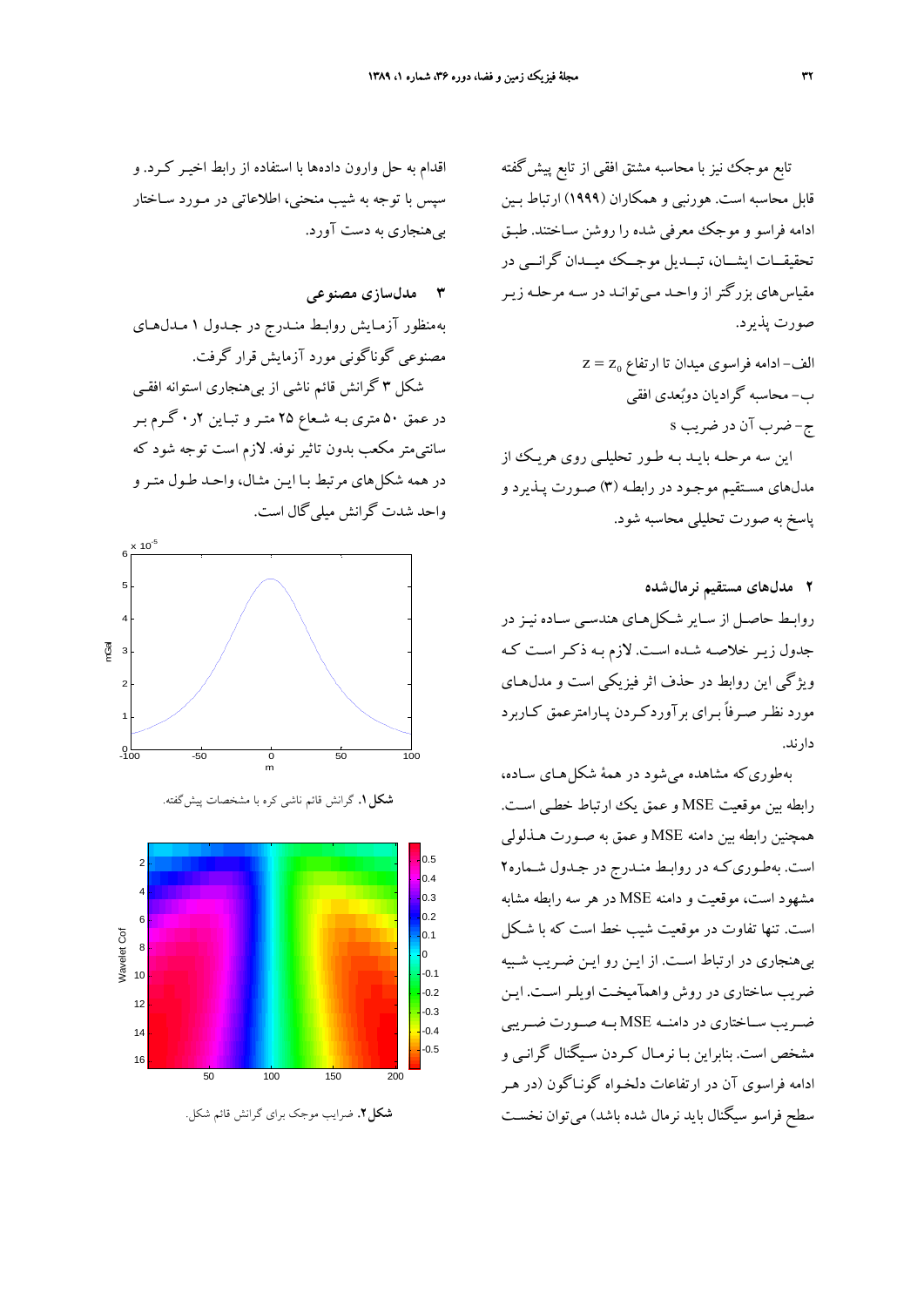| <mark>شکل هندسی</mark>           | <mark>شکل تبدیل یافته (تبدیل موجک)</mark>                    | موقعیت MSE                   | دامنه MSE                                  |
|----------------------------------|--------------------------------------------------------------|------------------------------|--------------------------------------------|
| $\int z^3 / (x^2 + z^2)^{3/2}$   | $\frac{-3sx(z+s)^3}{s}$<br>$(x^2 + (z + s)^2)^{\frac{1}{2}}$ | $\pm \frac{1}{2}(z+s)$       | $\pm \frac{3}{2(5/4)^{2.5}} \frac{s}{z+s}$ |
| استوانه افقی $z^2/(x^2+z^2)$     | $-2sx(z+s)^2$<br>$(x^2+(z+s)^2)^2$                           | $\pm\frac{\sqrt{3}}{3}(z+s)$ | $\pm \frac{3\sqrt{3}}{8} \frac{s}{z+s}$    |
| استوانه قائم $z/(x^2+z^2)^{1/2}$ | $-sx(z+s)$<br>$(x^2 + (z + s)^2)^{\frac{3}{2}}$              | $\pm\frac{\sqrt{2}}{2}(z+s)$ | $\pm \frac{2\sqrt{3}}{9} \frac{s}{z+s}$    |

**جدول** .**1** روابط مربوط به تبديل گوشهها در مقياسهاي چندگانه.

**جدول** .**2** عمق برآورد شده با استفاده از موقعيت و دامنه MSE.

| ضريب<br>مقياس<br>معادل<br>ارتفاع<br>فراسو | موقعيت<br><b>MSE</b><br>شاخه<br>سمت<br>چپ | دامنه شاخه<br>سمت چپ<br><b>MSE</b> | موقعيت<br><b>MSE</b><br>شاخه<br>سمت<br>راست | دامنه شاخه<br>سمت چپ<br><b>MSE</b> | عمق محاسبه<br>شده با<br>موقعيت<br>MSE برای<br>شاخه سمت<br>چپ | عمق محاسبه<br>شده با موقعیت<br>MSE برای<br>شاخه سمت<br>راست | عمق محاسبه<br>شده با دامنه<br>MSE برای<br>شاخه سمت<br>چپ | عمق محاسبه<br>شده با دامنه<br>MSE برای<br>شاخه سمت<br>راست |
|-------------------------------------------|-------------------------------------------|------------------------------------|---------------------------------------------|------------------------------------|--------------------------------------------------------------|-------------------------------------------------------------|----------------------------------------------------------|------------------------------------------------------------|
| 10                                        | $-31$                                     | 0.1409                             | 30                                          | $-0.141$                           | 50                                                           | 52                                                          | 50.93683                                                 | 50.89362                                                   |
| 20                                        | $-36$                                     | 0.2397                             | 35                                          | $-0.2397$                          | 50                                                           | 52                                                          | 51.63955                                                 | 51.63955                                                   |
| 30                                        | $-42$                                     | 0.3137                             | 41                                          | $-0.3138$                          | 52                                                           | 54                                                          | 52.1103                                                  | 52.08413                                                   |
| 40                                        | $-48$                                     | 0.3723                             | $47\,$                                      | $-0.3725$                          | 54                                                           | 56                                                          | 52.24819                                                 | 52.19866                                                   |
| 50                                        | $-53$                                     | 0.4203                             | 52                                          | $-0.4203$                          | 54                                                           | 56                                                          | 52.14133                                                 | 52.14133                                                   |
| 60                                        | $-59$                                     | 0.4594                             | 58                                          | $-0.4595$                          | 56                                                           | 58                                                          | 52.13757                                                 | 52.11316                                                   |
| 70                                        | $-64$                                     | 0.4912                             | 63                                          | $-0.4912$                          | 56                                                           | 58                                                          | 52.35749                                                 | 52.35749                                                   |
| 80                                        | $-69$                                     | 0.5167                             | 68                                          | $-0.5167$                          | 56                                                           | 58                                                          | 52.93593                                                 | 52.93593                                                   |
| 90                                        | $-74$                                     | 0.5371                             | 73                                          | $-0.5372$                          | 56                                                           | 58                                                          | 53.87265                                                 | 53.84587                                                   |
| 100                                       | $-78$                                     | 0.5536                             | 77                                          | $-0.5536$                          | 54                                                           | 56                                                          | 55.09393                                                 | 55.09393                                                   |
|                                           |                                           |                                    |                                             | Average                            | 53.8                                                         | 55.8                                                        | 52.54738                                                 | 52.53037                                                   |

در اين مرحله نوفـه سـفيد بـه ميـزان 10% دامنـه بيشـينه سيگنال و بـا بسـامد نمونـهبـرداري بـه داده هـاي مصـنوعي افزوده شد.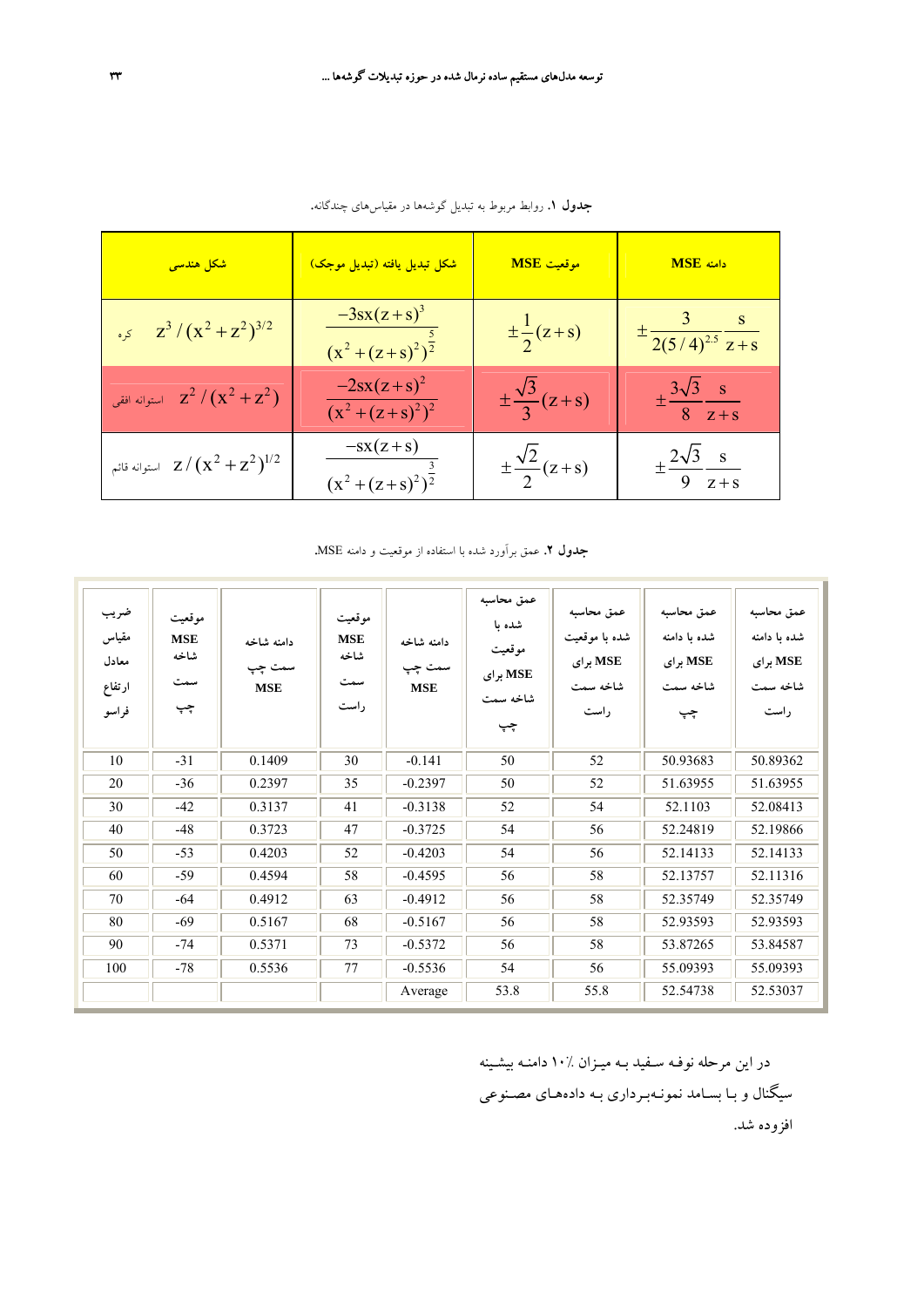

 **شكل** .**3** گرانش قائم ناشي از كره پيشگفته با افزودن 10% نوفه سفيد. **شكل** .**4** ضرايب موجك براي مقطع شكل.3

**جدول** .**3** عمق برآورد شده با استفاده از موقعيت و دامنهMSE.

| ميانگين عمق محاسبه شده<br>با موقعیت MSE برای<br>شاخه سمت چپ | مبانگين عمق محاسبه شده<br>با موقعیت MSE برای<br>شاخه سمت راست | میانگین عمق محاسبه شده با دامنه<br>MSE برای شاخه سمت چپ | میانگین عمق محاسبه شده با<br>دامنه MSE برای شاخه سمت<br>, است |
|-------------------------------------------------------------|---------------------------------------------------------------|---------------------------------------------------------|---------------------------------------------------------------|
|                                                             |                                                               | 52.51816                                                | 52.05713                                                      |

در اين مرحله نوفـه سـفيد بـه ميـزان 20% دامنـه بيشـينه سيگنال و بـا بسـامد نمونـهبـرداري بـه داده هـاي مصـنوعي افزوده شد.





 **شكل.5** گرانش قائم ناشي از كره پيشگفته با افزودن 20% نوفه سفيد. **شكل**.**6** ضرايب موجك براي مقطع شكل.5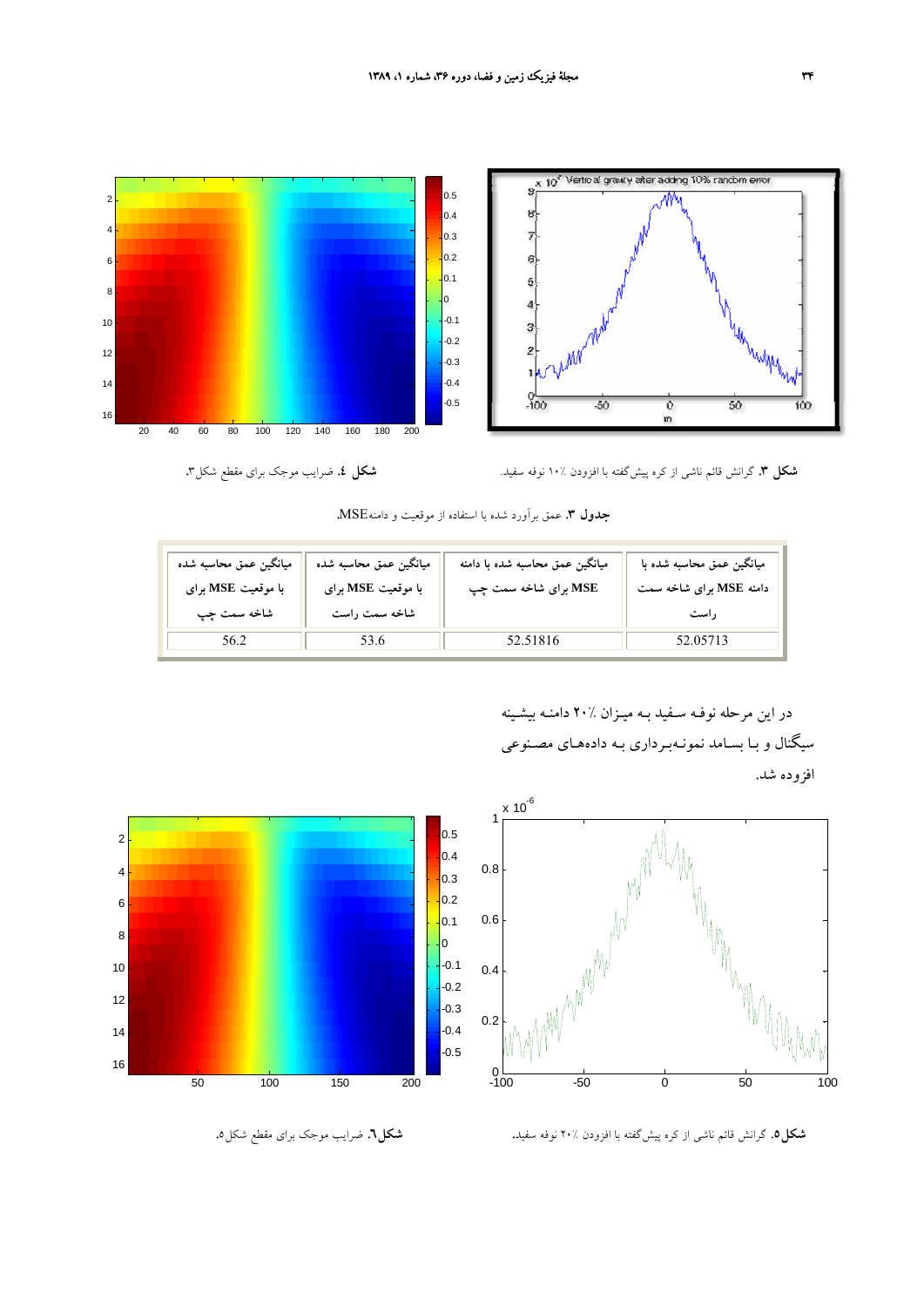| ميانگين عمق محاسبه شده | ميانگين عمق محاسبه شده | ميانگين عمق محاسبه شده | ميانگين عمق محاسبه شده |  |
|------------------------|------------------------|------------------------|------------------------|--|
| با موقعیت MSE برای     | با موقعیت MSE برای     | با دامنه MSE برای شاخه | با دامنه MSE برای شاخه |  |
| شاخه سمت چپ            | شاخه سمت راست          | سمت چپ                 | سمت راست               |  |
| 55.8                   | 51.8                   | 53.8524                | 52.32307               |  |

**جدول** .**<sup>3</sup>** عمق برآورد شده با استفاده از موقعيت <sup>و</sup> دامنه MSE.

**4 كاربرد دادههاي حقيقي**

در اين قسمت دو مجموعه دادههاي گراني موجود مربوط گنبد نمكي قم و گنبد نمكي موجود در مجاورت تاقديس چارك به كار گرفته شده است.

**1-4 گنبد نمكي قم** شكل7 بخش جداسازي شده اثر گنبد نمكي از دادههاي بيهنجاري بوگه منطقه را نمايش ميدهد. هدف

برآوردكردن عمق يك كره معادل بيهنجاري ايجادشده ناشي از سنگ نمك است.

بنا به تحقيق بسياري از محققان نظير نتلتون (1942)، كره ساختار مناسبي براي برآورد بيهنجاري ايجاد شده با گنبد نمكي است. با توجه به هموار بودن منحني پربندي حاصل از بيهنجاري موردنظر، اعمال صافي ضروري به نظر نميرسد. از اين گذشته، در روش بيشينه موجك، اعمال صافي چندان الزامي نيست.



**شكل**.**8** مقطع انتخاب شده از بيهنجاري باقيمانده مدار46 درجه.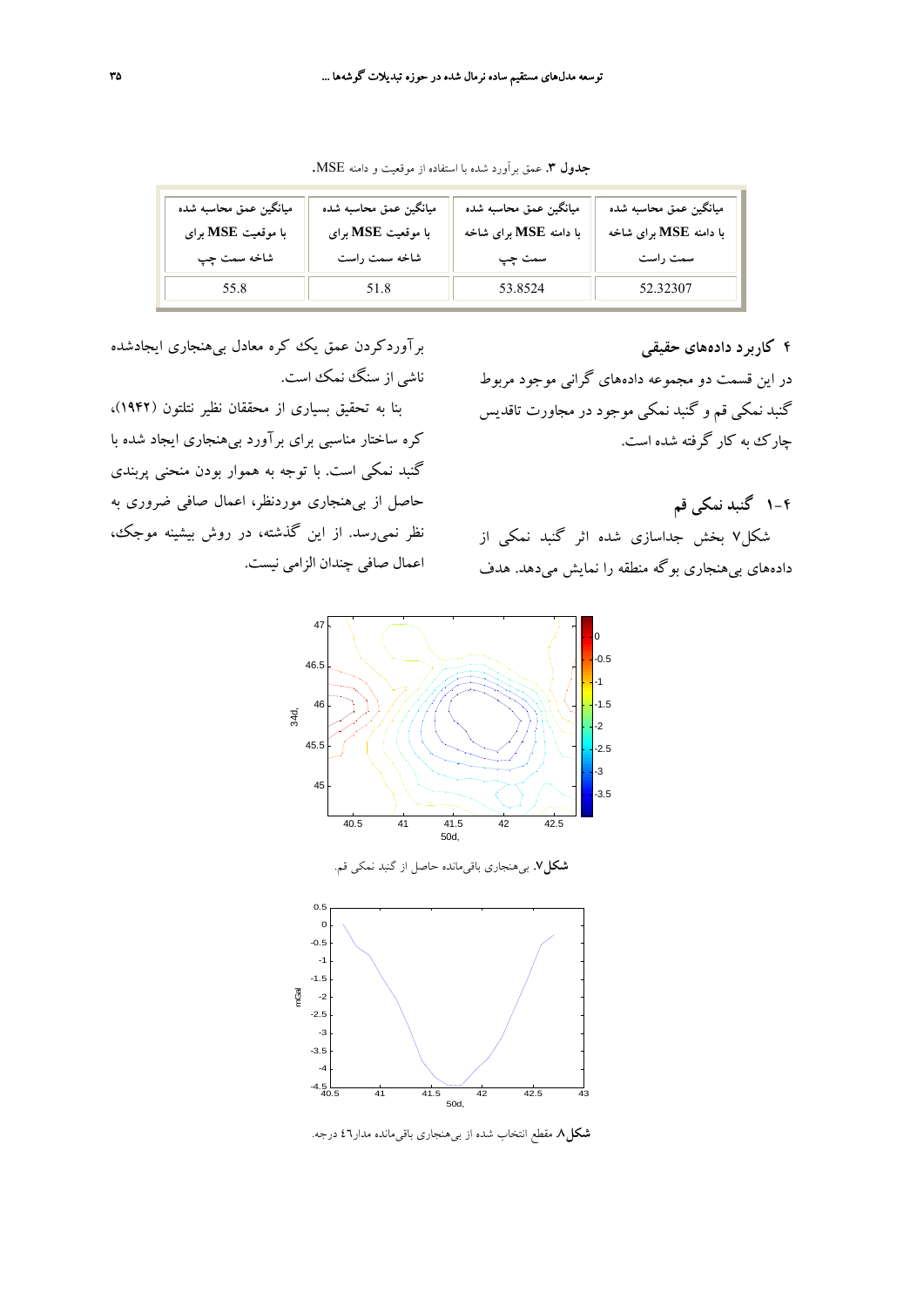

**شكل**.**9** تبديل موجك سيگنال شكل 2-1-4 به صورت نرمالشده.

**جدول .4** برآورد عمق به روش بيشينه موجك براي دادههاي گنبد نمكي قم.

| ضريب<br>مقياس<br>معادل<br>ارتفاع<br>فراسو | موقعيت<br><b>MSE</b><br>شاخه سمت<br>چپ | دامنه شاخه<br>سمت چپ<br><b>MSE</b> | موقعيت<br><b>MSE</b><br>شاخه سمت<br>ر است | دامنه شاخه<br>سمت چپ<br><b>MSE</b> | عمق محاسبه<br>شده با<br>موقعيت<br>MSE برای<br>شاخه سمت<br>چپ | عمق محاسبه<br>شده با<br>موقعيت<br>MSE برای<br>شاخه سمت<br>راست | عمق محاسبه<br>شده با دامنه<br>MSE برای<br>شاخه سمت<br>چپ | عمق محاسبه<br>شده ىا دامنه<br>MSE برای<br>شاخه سمت<br>راست |
|-------------------------------------------|----------------------------------------|------------------------------------|-------------------------------------------|------------------------------------|--------------------------------------------------------------|----------------------------------------------------------------|----------------------------------------------------------|------------------------------------------------------------|
| 0.25                                      | $-0.7866$                              | 0.1806                             | 0.9832                                    | $-0.1946$                          | 1.3232                                                       | 1.7164                                                         | 0.938677                                                 | 0.85316                                                    |
| 0.5                                       | $-0.9832$                              | 0.298                              | 0.9832                                    | $-0.3234$                          | 1.4664                                                       | 1.4664                                                         | 0.940772                                                 | 0.827613                                                   |
| 0.75                                      | $-0.9832$                              | 0.3961                             | 0.9832                                    | $-0.4072$                          | 1.2164                                                       | 1.2164                                                         | 0.875915                                                 | 0.831594                                                   |
| $\mathbf{1}$                              | $-1.1798$                              | 0.4483                             | 0.9832                                    | $-0.4586$                          | 1.3596                                                       | 0.9664                                                         | 0.915458                                                 | 0.872438                                                   |
| 1.25                                      | $-1.1798$                              | 0.5031                             | 1.1798                                    | $-0.5143$                          | 1.1096                                                       | 1.1096                                                         | 0.883522                                                 | 0.83706                                                    |
| 1.5                                       | $-1.1798$                              | 0.5388                             | 1.3765                                    | $-0.5454$                          | 0.8596                                                       | 1.253                                                          | 0.89059                                                  | 0.861661                                                   |
| 1.75                                      | $-1.3765$                              | 0.5589                             |                                           |                                    | 1.003                                                        |                                                                | 0.938719                                                 |                                                            |
|                                           |                                        |                                    |                                           | ميانگين                            | 1.19km                                                       | 1.29km                                                         | 0.91km                                                   | 0.85km                                                     |
|                                           |                                        |                                    |                                           | انحراف معيار                       | 0.21km                                                       | 0.27km                                                         | 0.28km                                                   | 0.18km                                                     |



**شكل.10** نيمرخ انتخابي نرمالشده و سيگنال حاصل از ميدان گراني ناشي از كره برازش شده.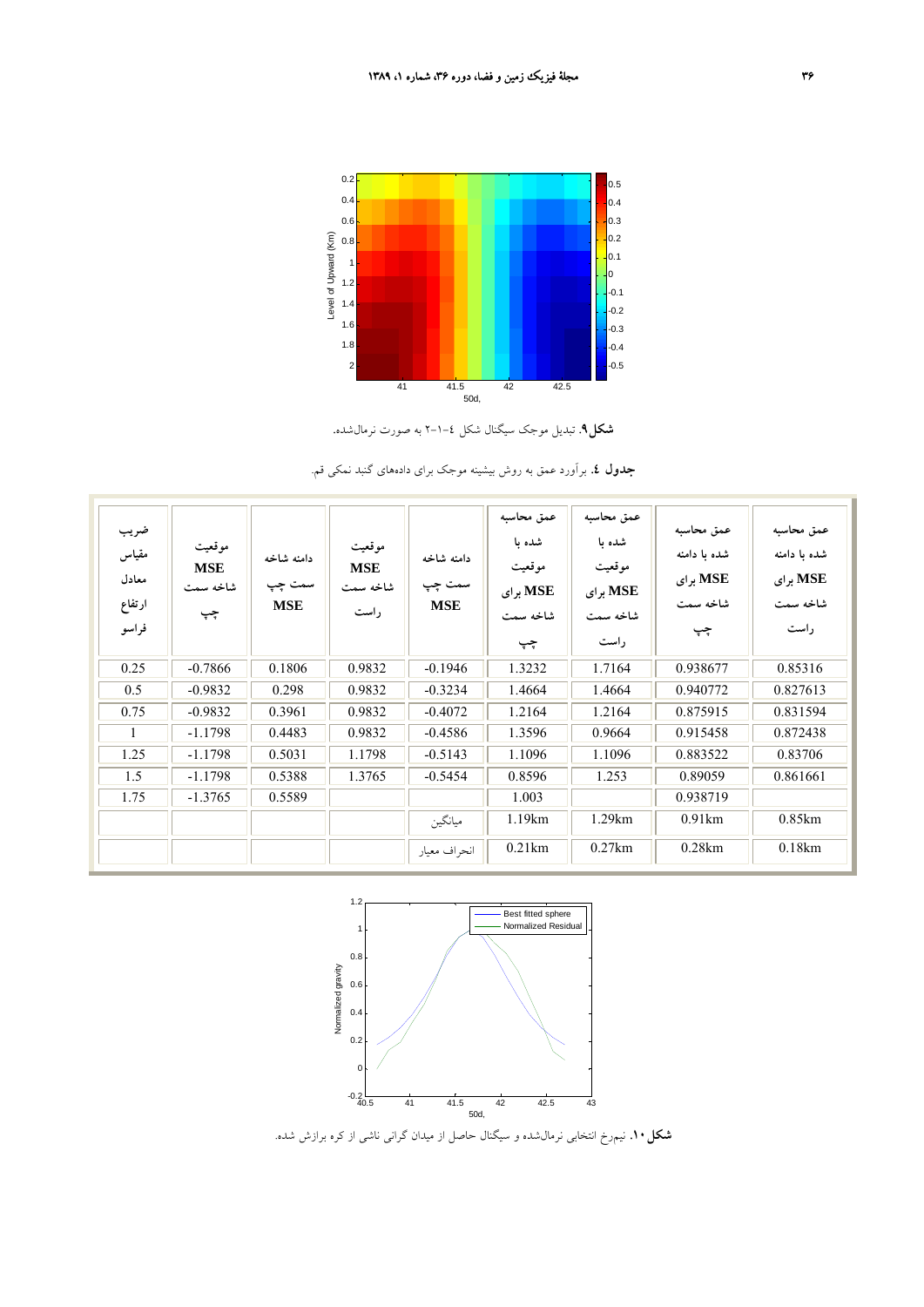عمق متوسط برآورد شده با اين روش 06ر1 كيلومتر با انحراف معيار 24ر0 كيلومتر است. بهمنظور آزمايش عمق برآورد شده مزبور، نتايج با نتايج حاصل از وارونسازي به روش كمترين مربعات مدل غيرخطي گوپتا مقايسه شده است. شكل10 بهترين كره برازش شده به دادهها با روش كمترين مربعات در روش گوپتا را نشان ميدهد. عمق كره برازش شده با روش گوپتا 05ر0 كيلومتر است كه بسيار به عمق



**1-2-4 گنبد موجود در مجاورت تاقديس چارك** دومين مجموعه داده به كار رفته شده براي اين هدف، گنبد موجود در مجاورت تاقديس چارك كه براي سهولت در نامگذاري در اين مقاله گنبد چارك خوانده ميشود.





| ضريب           | موقعيت    | دامنه شاخه | موقعيت   | دامنه شاخه | عمق        | عمق        | عمق محاسبه   | عمق محاسبه   |
|----------------|-----------|------------|----------|------------|------------|------------|--------------|--------------|
| مقياس          | MSE شاخه  | سمت چپ     | MSE شاخه | سمت چپ     | محاسبه شده | محاسبه شده | شده با دامنه | شده با دامنه |
| معادل          | سمت چپ    | <b>MSE</b> | سمت راست | <b>MSE</b> | با موقعیت  | با موقعیت  | MSE برای     | MSE برای     |
| ارتفاع         |           |            |          |            | MSE برای   | MSE برای   | شاخه سمت چپ  | شاخه سمت     |
| فراسو          |           |            |          |            | شاخه سمت   | شاخه سمت   |              | راست         |
|                |           |            |          |            | چپ         | راست       |              |              |
| 0.4            | $-2.6937$ | 0.0978     | 1.7958   | $-0.0873$  | 4.9874     | 3.1916     | 3.111656     | 3.534021     |
| 0.8            | $-2.6937$ | 0.1825     | 2.2447   | $-0.1672$  | 4.5874     | 3.6894     | 2.963726     | 3.308134     |
| 1.2            | $-3.1426$ | 0.2538     | 2.6937   | $-0.2316$  | 5.0852     | 4.1874     | 2.859575     | 3.248705     |
| 1.6            | $-3.1426$ | 0.3171     | 2.6937   | $-0.2881$  | 4.6852     | 3.7874     | 2.732261     | 3.168344     |
| $\overline{2}$ | $-3.1426$ | 0.369      | 3.1426   | $-0.343$   | 4.2852     | 4.2852     | 2.653659     | 3.006414     |
| 2.4            | $-3.5916$ | 0.4039     | 3.1426   | $-0.386$   | 4.7832     | 3.8852     | 2.701857     | 2.938446     |
| 2.8            | $-3.5916$ | 0.441      | 3.1426   | $-0.4203$  | 4.3832     | 3.4852     | 2.651428     | 2.919914     |
| 3.2            | $-3.5916$ | 0.4715     | 3.5916   | $-0.4562$  | 3.9832     | 3.9832     | 2.62719      | 2.822622     |
| 3.6            | $-4.0405$ | 0.4945     | 3.5916   | $-0.4808$  | 4.481      | 3.5832     | 2.650677     | 2.828785     |
| 4              |           |            | 4.0405   | $-0.503$   |            | 4.081      |              | 2.827833     |

**جدول**.**5** برآورد عمق به روش بيشينه موجك براي دادههاي گنبد نمكي قم.